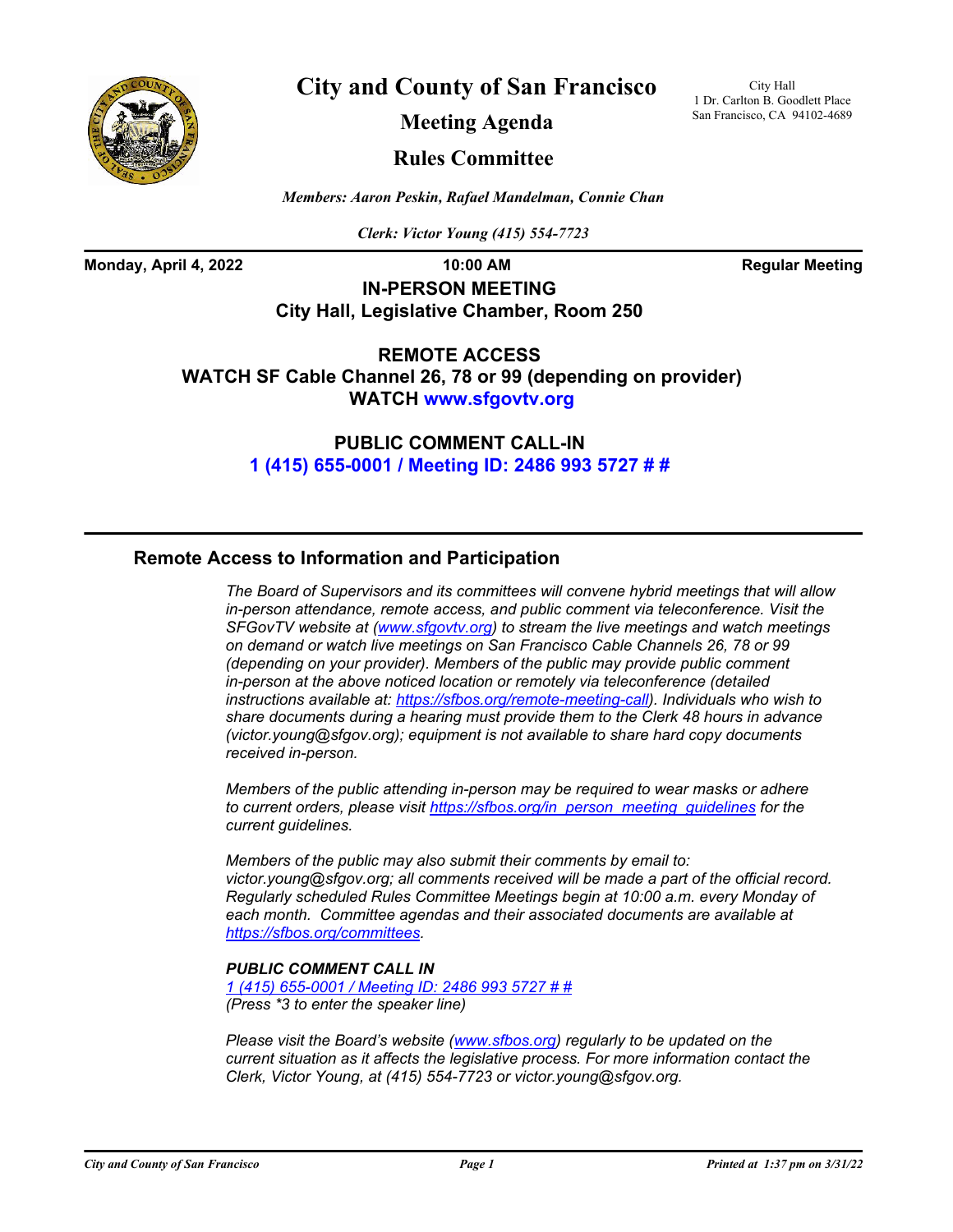# **ROLL CALL AND ANNOUNCEMENTS**

## **COMMUNICATIONS**

## **AGENDA CHANGES**

## **REGULAR AGENDA**

**1. [220283](http://sfgov.legistar.com/gateway.aspx?m=l&id=38475) [Presidential Reappointment, Planning Commission - Kathrin Moore]** Motion approving/rejecting the President of the Board of Supervisors Shamann Walton's nomination of Kathrin Moore to the Planning Commission, the term beginning July 2, 2022, and ending July 1, 2026. (Clerk of the Board)

> (Charter, Section 4.105, provides that this nomination is subject to approval by the Board of Supervisors and shall be the subject of a public hearing and vote within 60 days from the date the nomination is transmitted to the Clerk of the Board. If the Board fails to act on the nomination within 60 days from the date the nomination is transmitted to the Clerk, then the nominee shall be deemed approved. Transmittal date: March 22, 2022.)

3/22/22; RECEIVED AND ASSIGNED to the Rules Committee.

### **2. [220312](http://sfgov.legistar.com/gateway.aspx?m=l&id=38504) [Appointment, Police Commission]**

Hearing to consider appointing one member, term ending April 30, 2026, to the Police Commission. (Clerk of the Board)

Seat 2, succeeding John Hamasaki, term expiring April 30, 2022, must be nominated by the Board of Supervisors' Rules Committee and subject to confirmation by the Board of Supervisors, for a four-year term ending April 30, 2026.

3/24/22; RECEIVED AND ASSIGNED to the Rules Committee.

*1 seat / 5 applicants*

*Kevin Michael Benedicto, seat 2 Katherine Hodge, seat 2 David Rizk, seat 2 Stephen Schwartz, seat 2 Terence Tracy, seat 2*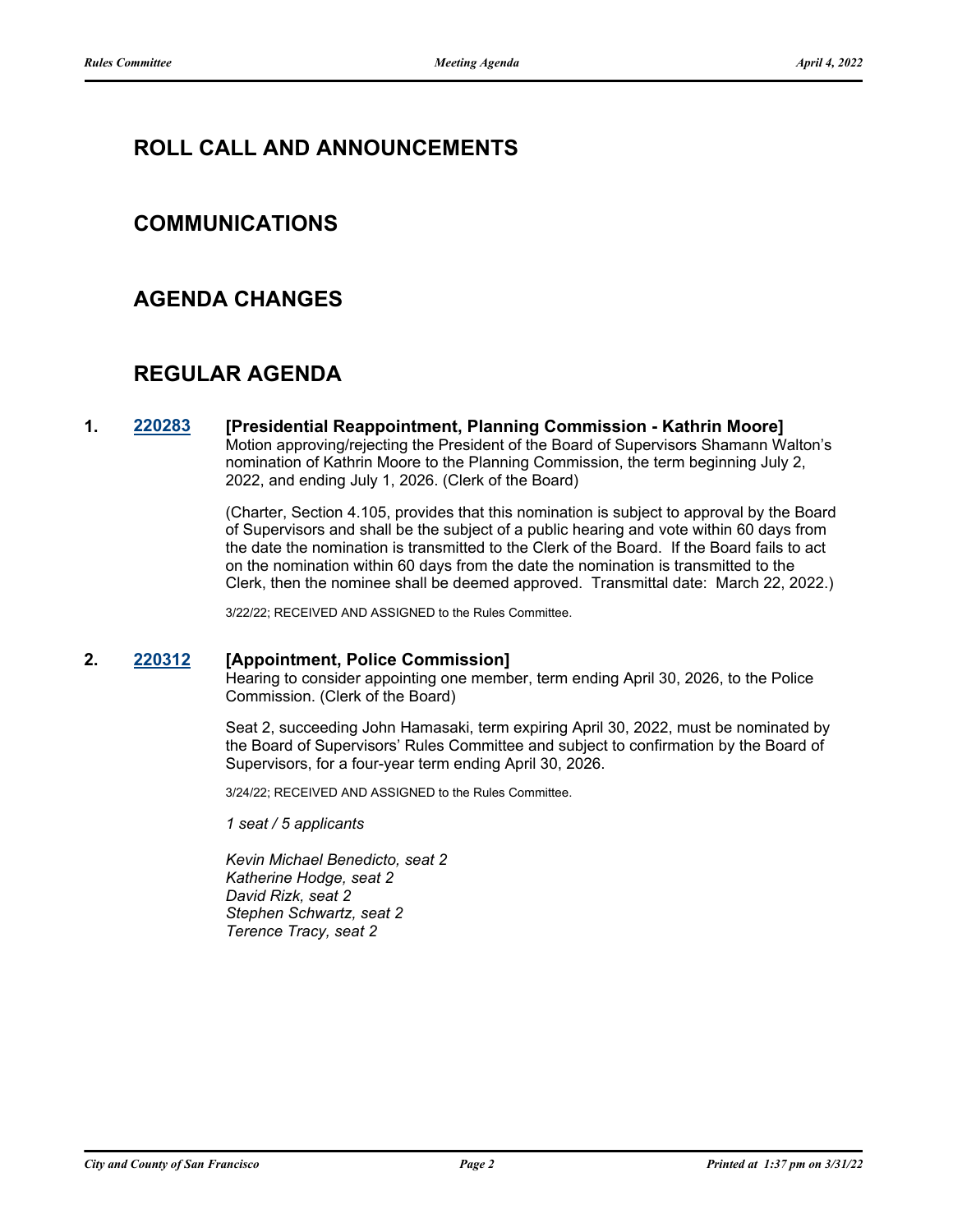### **3. [220184](http://sfgov.legistar.com/gateway.aspx?m=l&id=38379) [Appointments, Local Homeless Coordinating Board]**

Hearing to consider appointing one member, term ending October 21, 2022, and one member, term ending October 21, 2023, to the Local Homeless Coordinating Board. (Clerk of the Board)

Vacant Seat 8, succeeding Erick Brown, term expired, must represent one or more of the following homeless subpopulations: families with children; single adults; veterans; the chronically homeless; unaccompanied youth; persons with HIV/AIDS; persons with substance use disorders; the seriously mentally ill; and victims of domestic violence, dating violence, sexual assault, and stalking, for the unexpired portion of a four-year term ending October 21, 2022.

Vacant Seat 9, succeeding James Loyce, term expired, must be appointed by the City Controller, confirmed by the Board of Supervisors, and represent one or more of the following homeless subpopulations: families with children; single adults; veterans; the chronically homeless; unaccompanied youth; persons with HIV/AIDS; persons with substance use disorders; the seriously mentally ill; and victims of domestic violence, dating violence, sexual assault, and stalking, for the unexpired portion of a four-year term ending October 21, 2023.

2/22/22; RECEIVED AND ASSIGNED to the Rules Committee.

*2 seats / 8 applicants*

*Mary Kate Bacalao, seat 8 Jeffrey Bourne, seat 8 Raymond Gary McCoy, seat 8 Mark Nagel, seat 8 Ancel Romero, seat 8 (residency waiver required) Nicholas Staton, seat 8 Josh Steinberger, seat 8 James Loyce Jr., seat 9*

### **ADJOURNMENT**

*NOTE: Pursuant to Government Code Section 65009, the following notice is hereby given: if you challenge, in court, the general plan amendments or planning code and zoning map amendments described above, you may be limited to raising only those issues you or someone else raised at the public hearing described in this notice, or in written correspondence delivered to the Board of Supervisors at, or prior to, the public hearing.*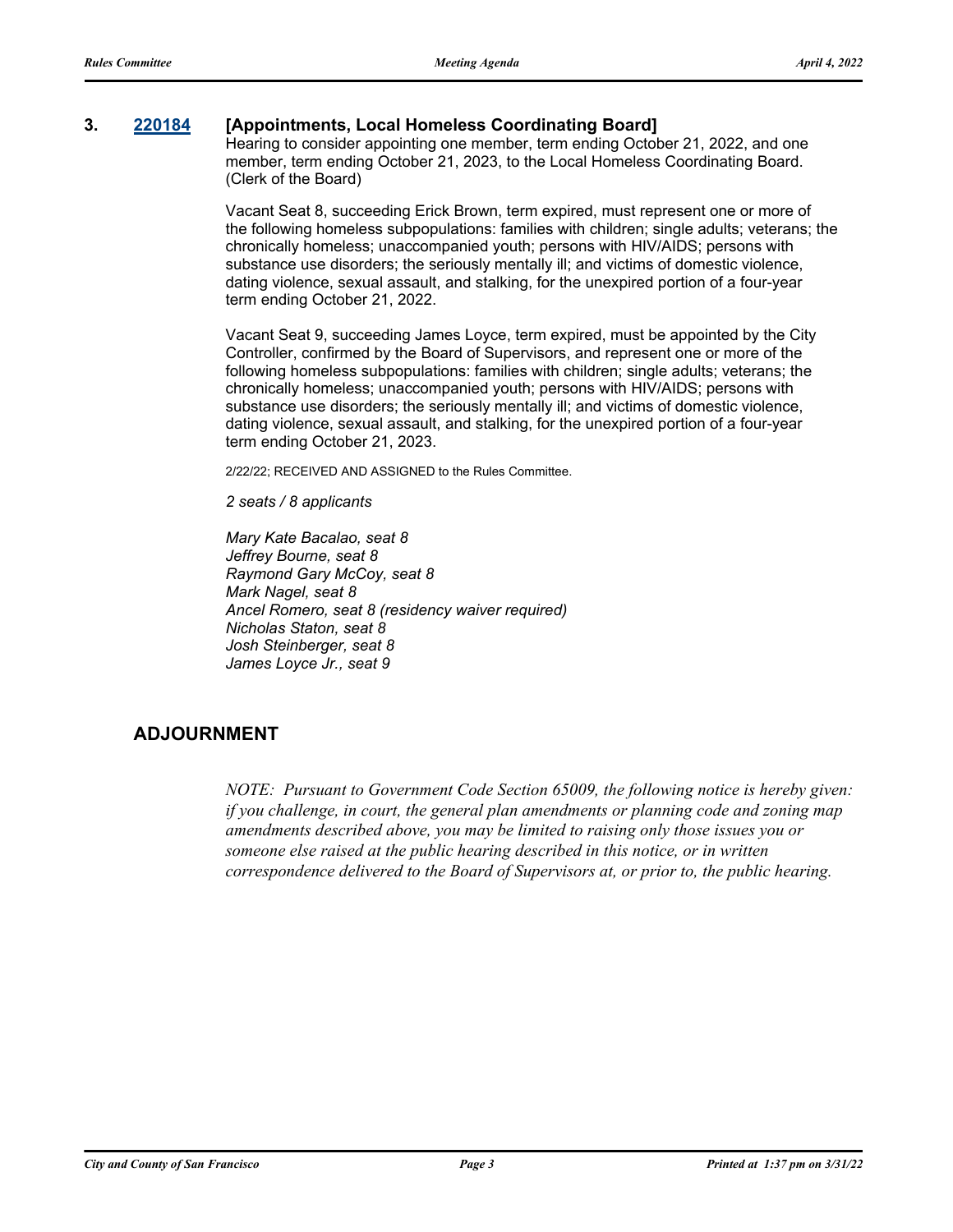# **LEGISLATION UNDER THE 30-DAY RULE**

*NOTE: The following legislation will not be considered at this meeting. Board Rule 3.22 provides that when an Ordinance or Resolution is introduced which would CREATE OR REVISE MAJOR CITY POLICY, the Committee to which the legislation is assigned shall not consider the legislation until at least thirty days after the date of introduction. The provisions of this rule shall not apply to the routine operations of the departments of the City or when a legal time limit controls the hearing timing. In general, the rule shall not apply to hearings to consider subject matter when no legislation has been presented, nor shall the rule apply to resolutions which simply URGE action to be taken.*

## **[220240](http://sfgov.legistar.com/gateway.aspx?m=l&id=38432) [Administrative Code - Community Policing Plans and Foot and Bike Patrols]**

### **Sponsors: Mar; Walton**

Ordinance amending the Administrative Code to require the Police Department to create a Community Policing Plan ("CPP") at each district police station, that, among other strategies, incorporates a foot and bike patrol deployment, and also includes a community process for eliciting input; and to require the public posting of the CPPs with a yearly update.

3/8/22; ASSIGNED UNDER 30 DAY RULE to the Rules Committee.

3/14/22; REFERRED TO DEPARTMENT.

### **[220242](http://sfgov.legistar.com/gateway.aspx?m=l&id=38434) [Administrative Code - Limits on Storage and Use of DNA Profiles] Sponsors: Ronen; Walton**

Ordinance amending the Administrative Code to prohibit the Police Department or other City departments from uploading or storing DNA profiles known to belong to crime victims ("Victim DNA Profiles") in any City DNA database that is not subject to the federal and state rules governing Combined DNA Index Systems ("CODIS") databases ("Non-CODIS DNA Databases"), and from storing DNA profiles obtained from crime scene evidence ("Evidentiary DNA Profiles") in any Non-CODIS DNA Database for longer than 60 days; to require that, by July 1, 2022, or 15 days after the effective date of this Ordinance, the Police Department purge from Non-CODIS DNA Databases Evidentiary DNA Profiles stored for longer than 60 days and Victim DNA Profiles stored for any length of time; and to limit the Police Department and other City departments to using Non-CODIS DNA Databases only for quality assurance purposes, and not for any investigative purposes.

3/8/22; ASSIGNED UNDER 30 DAY RULE to the Rules Committee.

3/14/22; REFERRED TO DEPARTMENT.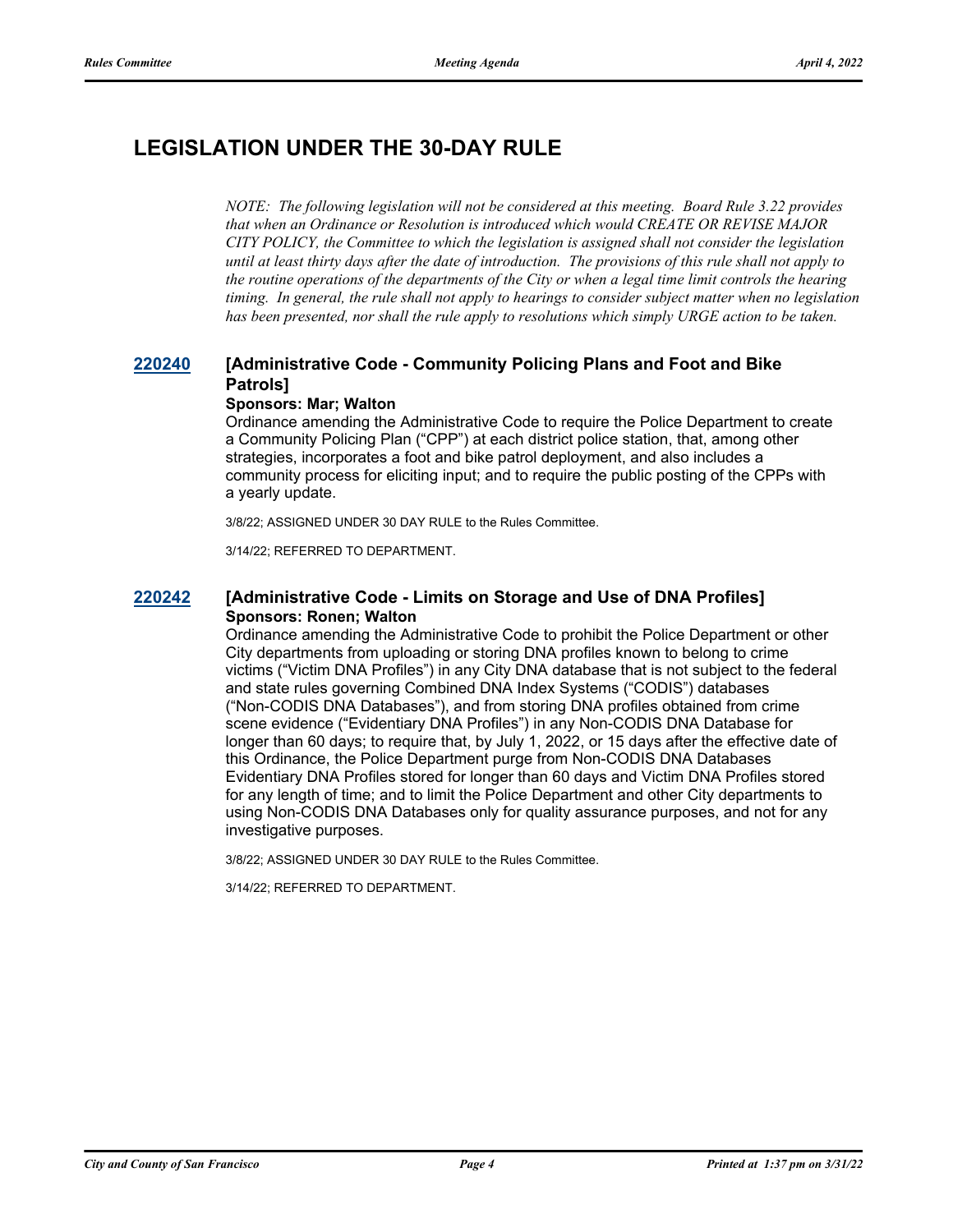#### **Agenda Item Information**

Each item on the Consent or Regular agenda may include the following documents:

1) Legislation

2) Budget and Legislative Analyst report

3) Department or Agency cover letter and/or report

4) Public correspondence

These items are available for review at City Hall, 1 Dr. Carlton B. Goodlett Place, Room 244, Reception Desk or at https://sfbos.org/legislative-research-center-lrc.

#### **Meeting Procedures**

The Board of Supervisors is the legislative body of the City and County of San Francisco. The Board has several standing committees where legislation is the subject of hearings at which members of the public are urged to testify. The full Board does not hold a second public hearing on measures which have been heard in committee.

Board procedures do not permit: 1) persons in the audience to vocally express support or opposition to statements by Supervisors or by other persons testifying; 2) ringing and use of cell phones, pagers, and similar sound-producing electronic devices; 3) bringing in or displaying signs in the meeting room; and 4) standing in the meeting room. Each member of the public will be allotted the same maximum number of minutes to speak as set by the President or Chair at the beginning of each item or public comment, excluding City representatives; except that public speakers using interpretation assistance will be allowed to testify for twice the amount of the public testimony time limit. If simultaneous interpretation services are used, speakers will be governed by the public testimony time limit applied to speakers not requesting interpretation assistance. Members of the public who want a document displayed should provide in advance of the meeting to the Clerk of the Board (bos.legislation@sfgov.org), clearly state such during testimony, and subsequently request the document be removed when they want the screen to return to live coverage of the meeting. Hard copy documents may no be shared during in-person meetings.

IMPORTANT INFORMATION: The public is encouraged to testify at Committee meetings. Persons unable to attend the meeting may submit to the City, by the time the proceedings begin, written comments regarding the agenda items. These comments will be made a part of the official public record and shall be brought to the attention of the Board of Supervisors. Written communications expected to be made a part of the official file should be submitted to the Clerk of the Board or Clerk of a Committee: 1 Dr. Carlton B. Goodlett Place, Room 244, San Francisco, CA 94102. Communications which are not received prior to the hearing may be delivered to the Clerk of the Board or Clerk of the Committee and will be shared with the Members.

COPYRIGHT: All system content that is broadcasted live during public proceedings is secured by High-bandwidth Digital Content Protection (HDCP), which prevents copyrighted or encrypted content from being displayed or transmitted through unauthorized devices. Members of the public who wish to utilize chamber digital, audio and visual technology may not display copyrighted or encrypted content during public proceedings.

AGENDA PACKET: Available on the internet at https://www.sfbos.org/meetings. Meetings are cablecast on SFGovTV, the Government Channel, at www.sfgovtv.org or Cable Channels 26, 78 or 99 (depending on your provider). For DVD copies call (415) 554-4188.

LANGUAGE INTERPRETERS: Language services are available in Spanish, Chinese and Filipino at all regular and special Board and Committee meetings if made at least 48 hours in advance of the meeting to help ensure availability. For more information or to request services: Contact Wilson Ng or Arthur Khoo at (415) 554-5184.

傳譯服務: 所有常規及特別市參事會會議和常務委員會會議將提供西班牙文, 中文以及菲律賓文的傳譯服務, 但必須 在會議前最少48小時作出請求, 以確保能獲取到傳譯服務. 將因應請求提供交替傳譯服務, 以便公眾向有關政府機構 發表意見. 如需更多資訊或請求有關服務, 請致電(415)554-5184聯絡我們.

AVISO EN ESPAÑOL: Los servicios de idiomas están disponibles en español, chino, y filipino en todas las reunions regulares y reuniones especiales de la Junta, de los Comités, si se solicita por lo menos 48 horas antes de la reunión para ayudar a garantizar su disponibilidad. Para más información o solicitar servicios, por favor contactar a (415) 554-5184.

PAUNAWA: Mayroong serbisyong pang-wika sa Espanyol, Tsino at Pilipino para sa lahat ng mga regular at espesyal na pagpupulong ng Board, at Komite ng Board. Sa kasalukuyan, mayroong serbisyo sa wikang Pilipino na maaaring hilingin, 48